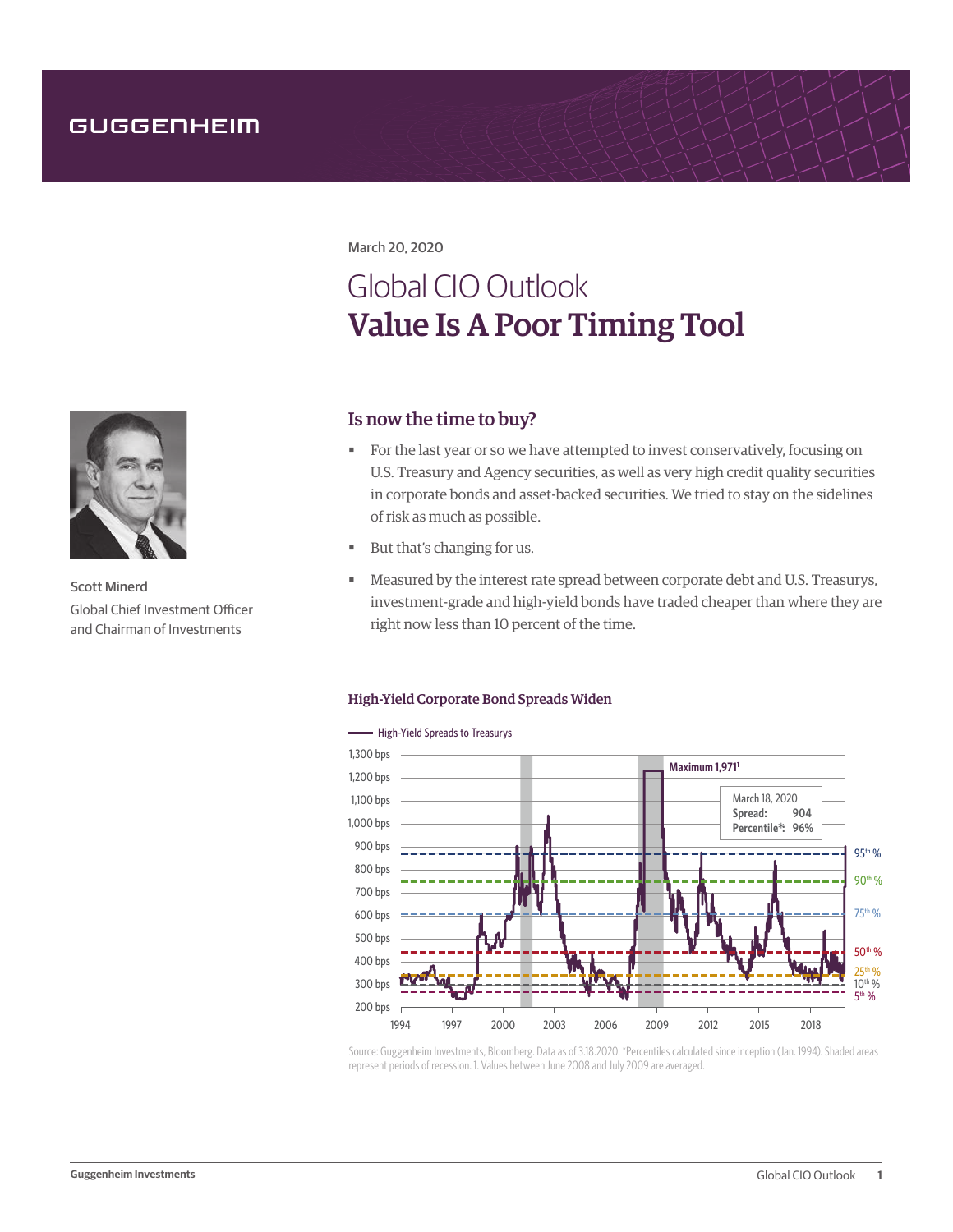Clearly we are in the value zone, therefore we are starting to selectively look at picking up some value securities. But as I have said before, valuation is a poor timing tool. Markets often overshoot, and just because things are cheap doesn't mean they can't get cheaper.

#### Investment-Grade Corporate Bond Spreads Widen

 $\longrightarrow$  Investment-Grade Spreads to Treasurys



Source: Guggenheim Investments, Bloomberg. Data as of 3.18.2020. \*Percentiles calculated since inception (June 1989). Shaded areas represent periods of recession. 1. Values between June 2008 and July 2009 are averaged.

## What is a value security these days?

- Kight now, I think it's more in the bond market than in stocks. We probably have another 10 to 20 percent of downside from here on stocks. The economic data are just starting to show the effects of this virus-driven shutdown—look at skyrocketing initial jobless claims—and the earnings data are going to look really bad for most industries.
- Because of the forced liquidations we're getting now out of mutual funds and hedge funds, I am starting to be more positive on bonds. One of the things I like to see is capitulation. Capitulation means just "find me a bid at any price." We are starting to get that sense of panic in selected parts of the fixed-income market. I haven't seen that level of panic in stocks.
- The places in the fixed-income market where we are finding real value, where you are being paid more for the risk than the actual risk you're taking on, is in sectors that are seeing forced liquidation coming out of mutual funds and hedge funds. Sectors like municipal bonds and selected asset-backed securities.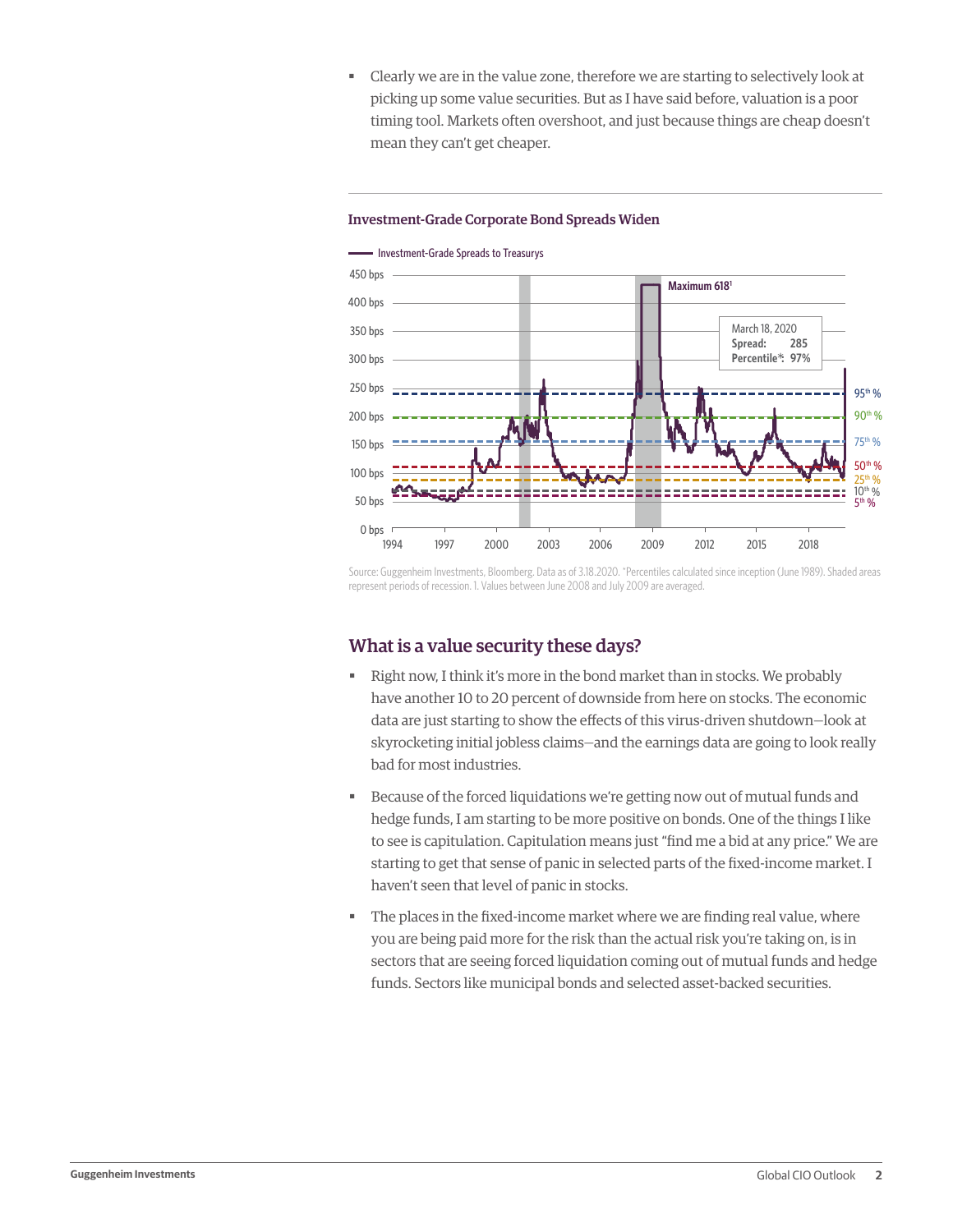# Is there more downside in equities?

- Absolutely. Let's assume this isn't as bad as the financial crisis—and that's a big assumption—when the drawdown in the S&P 500 from peak to trough was 57 percent. The drawdown in the 2001–2002 recession was 49 percent and back in 1974 it was 48 percent. Right now, we're only down a little over 30 percent.
- We don't even have to get to financial crisis levels for stocks to fall another 10–20 percent, but there's good reason to believe that this is potentially worse than the financial crisis.

# How should bailouts or aid to individual companies be structured?

- The bailing out of the financial services industry and other companies like General Motors in the wake of the financial crisis was political poison for a lot of people in Washington. However, it is probably an essential evil in order to maintain our economic system as it exists today.
- **I** would take a different approach. Let's say a company like Boeing needs \$10 billion worth of guarantees for their debt. If Boeing went to a bank and said, "I want a guarantee for my debt," it would be charged an annual fee of maybe 50 basis points or one percent. And I think that's what we should be doing.
- I think that the U.S. Treasury should also be very careful to craft the program so it does not reward the people who were paid to take on the risk, and then expected the taxpayer to bail them out. And that's why I think we should be saying to a large company, "Yes, the U.S. taxpayers will help you, but you will have to give them 20 or 30 percent of your company in exchange for that."
- I would prefer to do it in a low risk fashion with warrants rather than writing checks into the equity part of the capital structure. Meaning, they're essentially options, so if the stock goes up the taxpayer makes money. Because if we can get senior debt, or claims on senior debt, the downside in a worst-case scenario is not as bad as having the equity wiped out.
- This is one way to justify that what we're doing is in the best interest of taxpayers.
- And I'll say it again: TARP was a money-making exercise for the U.S. Treasury, and the U.S. Treasury should look at this as an opportunity the same way Warren Buffett or Steve Schwarzman would. In other words, let's find a way to make money for the taxpayers.

# Does the best stimulus package involve sending direct checks to families?

- I think it's better than a payroll tax cut, because if you don't have a job there is no tax to cut.
- But the money should be directed to the people who need it.